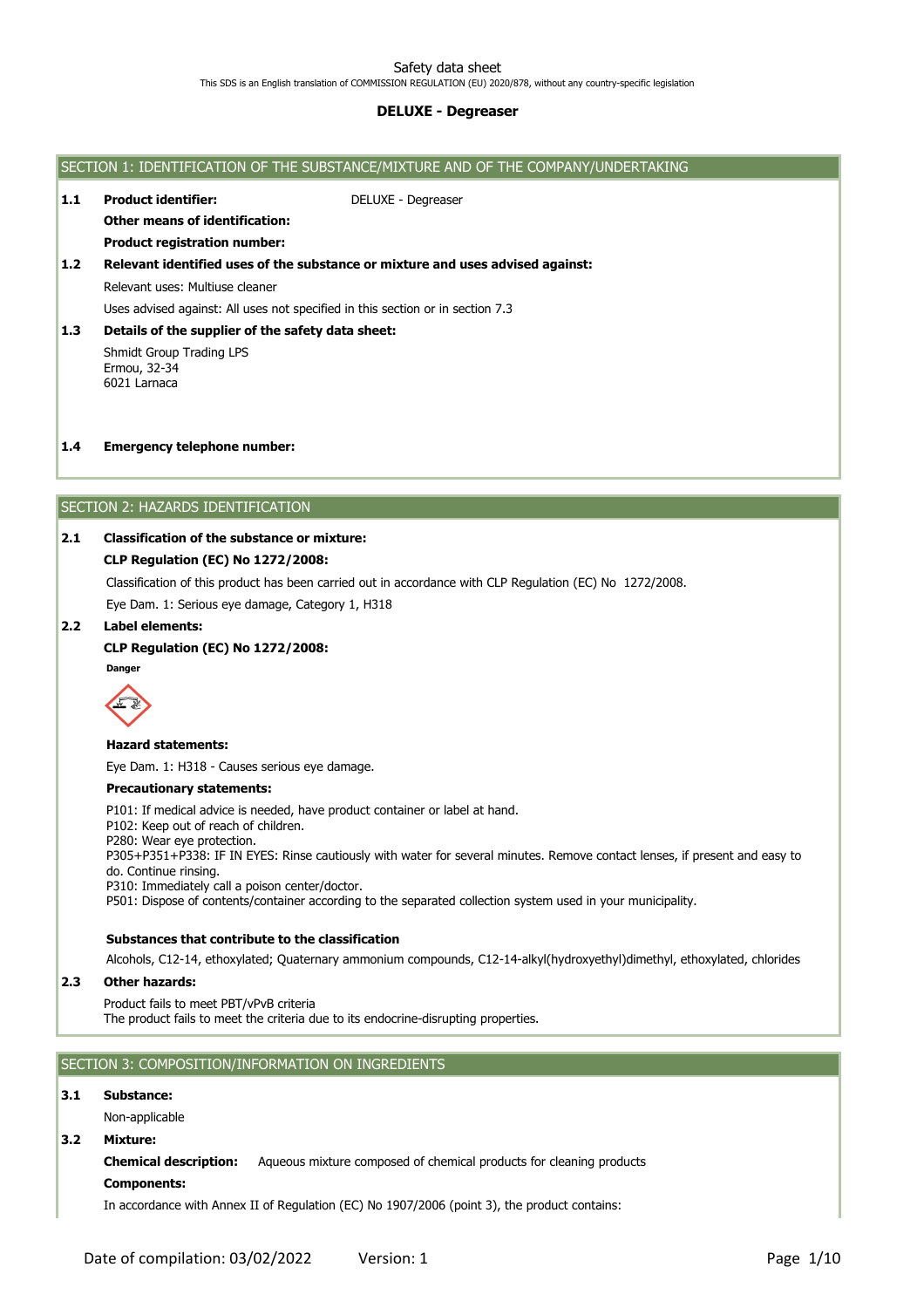|                                                                                                   | <b>Identification</b><br>Chemical name/Classification |                                              |                                                                                                                                     |                    |          |
|---------------------------------------------------------------------------------------------------|-------------------------------------------------------|----------------------------------------------|-------------------------------------------------------------------------------------------------------------------------------------|--------------------|----------|
| CAS:                                                                                              | 68439-50-9                                            | Alcohols, C12-14, ethoxylated <sup>(1)</sup> |                                                                                                                                     | Self-classified    |          |
| EC:<br>500-213-3<br>Index:<br>Non-applicable<br><b>REACH:</b><br>01-2119487984-16-<br><b>XXXX</b> |                                                       | Regulation 1272/2008                         | Acute Tox. 4: H302; Aquatic Chronic 3: H412; Eye Dam. 1: H318 - Danger                                                              | ு                  | $1 - 3%$ |
| CAS:                                                                                              | 7320-34-5                                             | Tetrapotassium pyrophosphate <sup>(1)</sup>  |                                                                                                                                     | Self-classified    |          |
| EC:<br>230-785-7<br>Index:<br>Non-applicable<br><b>REACH:</b><br>01-2119489369-18-<br><b>XXXX</b> | Regulation 1272/2008                                  | Eye Irrit. 2: H319 - Warning                 |                                                                                                                                     | $1 - 3%$           |          |
| CAS:<br>EC:                                                                                       | 1554325-20-0<br>810-152-7                             | chlorides <sup>(1)</sup>                     | Quaternary ammonium compounds, C12-14-alkyl(hydroxyethyl)dimethyl, ethoxylated,                                                     | Self-classified    |          |
| Index:<br><b>REACH:</b>                                                                           | Non-applicable<br>Non-applicable                      | Regulation 1272/2008                         | Acute Tox. 4: H302; Eye Dam. 1: H318; Skin Irrit. 2: H315 - Danger                                                                  | $\curvearrowright$ | $1 - 3%$ |
|                                                                                                   |                                                       |                                              | <sup>(1)</sup> Substances presenting a health or environmental hazard which meet criteria laid down in Regulation (EU) No. 2020/878 |                    |          |

To obtain more information on the hazards of the substances consult sections 11, 12 and 16.

# SECTION 4: FIRST AID MEASURES

#### **4.1 Description of first aid measures:**

The symptoms resulting from intoxication can appear after exposure, therefore, in case of doubt, seek medical attention for direct exposure to the chemical product or persistent discomfort, showing the SDS of this product. **By inhalation:**

This product does not contain substances classified as hazardous for inhalation, however, in case of symptoms of intoxication remove the person affected from the exposure area and provide with fresh air. Seek medical attention if the symptoms get worse or persist.

#### **By skin contact:**

This product is not classified as hazardous when in contact with the skin. However, in case of skin contact it is recommended to remove contaminated clothes and shoes, rinse the skin or if necessary shower the affected person thoroughly with cold water and neutral soap. In case of serious reaction consult a doctor.

## **By eye contact:**

Rinse eyes thoroughly with lukewarm water for at least 15 minutes. Do not allow the person affected to rub or close their eyes. If the injured person uses contact lenses, these should be removed unless they are stuck to the eyes, in which case this could cause further damage. In all cases, after cleaning, a doctor should be consulted as quickly as possible with the SDS of the product.

#### **By ingestion/aspiration:**

Do not induce vomiting, but if it does happen keep the head down to avoid aspiration. Keep the person affected at rest. Rinse out the mouth and throat, as they may have been affected during ingestion.

#### **4.2 Most important symptoms and effects, both acute and delayed:**

Acute and delayed effects are indicated in sections 2 and 11.

#### **4.3 Indication of any immediate medical attention and special treatment needed:**

Non-applicable

# SECTION 5: FIREFIGHTING MEASURES

#### **5.1 Extinguishing media:**

# **Suitable extinguishing media:**

Product is non-flammable under normal conditions of storage, handling and use. In the case of combustion as a result of improper handling, storage or use preferably use polyvalent powder extinguishers (ABC powder), in accordance with the Regulation on fire protection systems.

#### **Unsuitable extinguishing media:**

Non-applicable

#### **5.2 Special hazards arising from the substance or mixture:**

As a result of combustion or thermal decomposition reactive sub-products are created that can become highly toxic and, consequently, can present a serious health risk.

#### **5.3 Advice for firefighters:**

Depending on the magnitude of the fire it may be necessary to use full protective clothing and self-contained breathing apparatus (SCBA). Minimum emergency facilities and equipment should be available (fire blankets, portable first aid kit,...) in accordance with Directive 89/654/EC.

# **Additional provisions:**

Act in accordance with the Internal Emergency Plan and the Information Sheets on actions to take after an accident or other emergencies. Eliminate all sources of ignition. In case of fire, cool the storage containers and tanks for products susceptible to combustion, explosion or BLEVE as a result of high temperatures. Avoid spillage of the products used to extinguish the fire into an aqueous medium.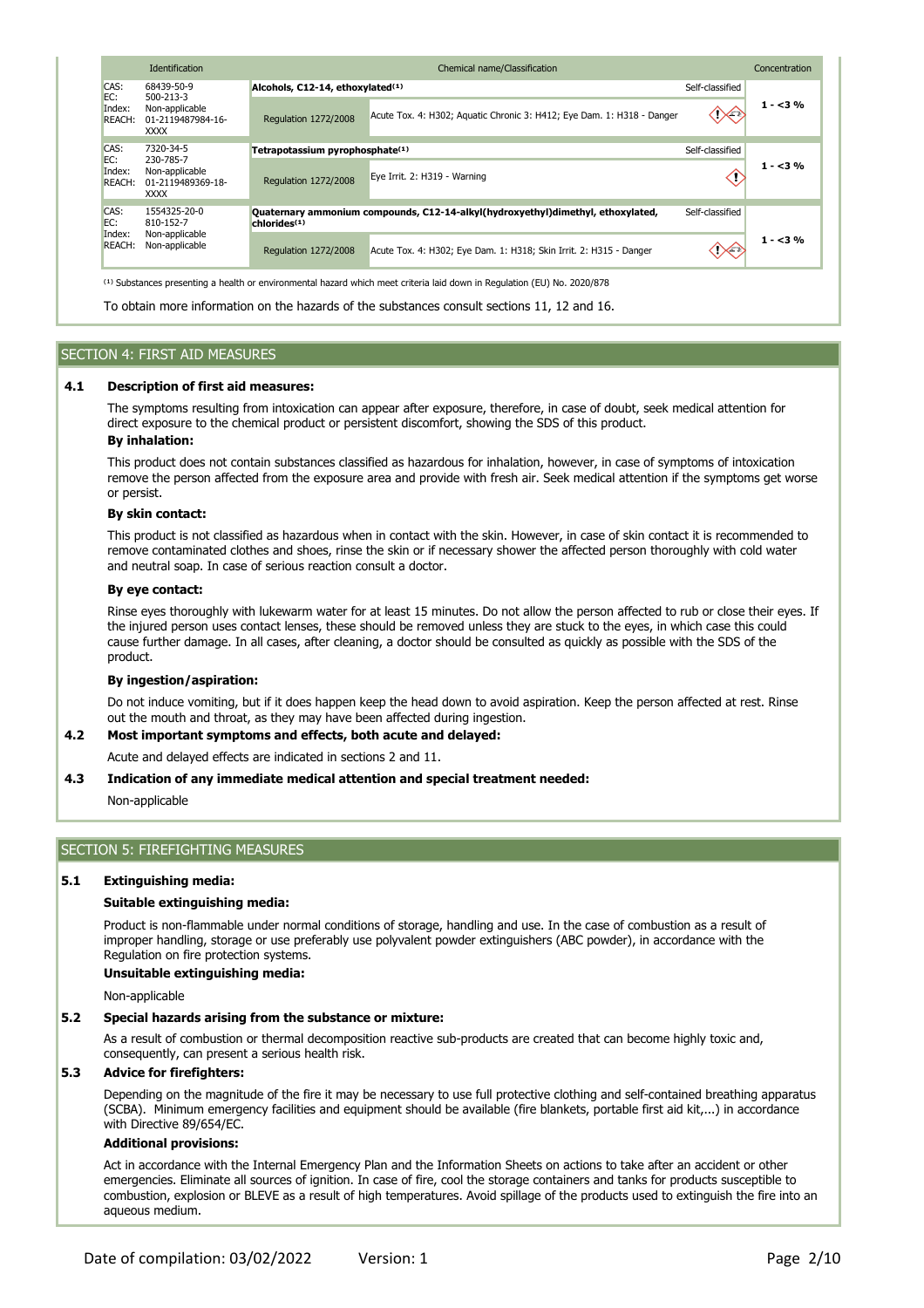# SECTION 6: ACCIDENTAL RELEASE MEASURES

#### **6.1 Personal precautions, protective equipment and emergency procedures:**

#### **For non-emergency personnel:**

Isolate leaks provided that there is no additional risk for the people performing this task. Personal protection equipment must be used against potential contact with the spilt product (See section 8). Evacuate the area and keep out those who do not have protection.

## **For emergency responders:**

See section 8.

#### **6.2 Environmental precautions:**

Avoid spillage into the aquatic environment as it contains substances potentially dangerous for this. Contain the product absorbed in hermetically sealed containers. In the case of serious spillage into the aquatic environment notify the relevant authority.

#### **6.3 Methods and material for containment and cleaning up:**

It is recommended:

Absorb the spillage using sand or inert absorbent and move it to a safe place. Do not absorb in sawdust or other combustible absorbents. For any concern related to disposal consult section 13.

#### **6.4 Reference to other sections:**

See sections 8 and 13.

# SECTION 7: HANDLING AND STORAGE

#### **7.1 Precautions for safe handling:**

A.- Precautions for safe manipulation

Comply with the current legislation concerning the prevention of industrial risks. Keep containers hermetically sealed. Control spills and residues, destroying them with safe methods (section 6). Avoid leakages from the container. Maintain order and cleanliness where dangerous products are used.

B.- Technical recommendations for the prevention of fires and explosions

Product is non-flammable under normal conditions of storage, handling and use. It is recommended to transfer at slow speeds to avoid the generation of electrostatic charges that can affect flammable products. Consult section 10 for information on conditions and materials that should be avoided.

- C.- Technical recommendations to prevent ergonomic and toxicological risks
	- Do not eat or drink during the process, washing hands afterwards with suitable cleaning products.
- D.- Technical recommendations to prevent environmental risks

It is recommended to have absorbent material available at close proximity to the product (See subsection 6.3)

#### **7.2 Conditions for safe storage, including any incompatibilities:**

A.- Technical measures for storage

| Minimum Temp.: | 5 °C      |
|----------------|-----------|
| Maximum Temp.: | 30 °C     |
| Maximum time:  | 24 Months |

B.- General conditions for storage

Avoid sources of heat, radiation, static electricity and contact with food. For additional information see subsection 10.5

#### **Other information:**

Dry, well-ventilated and sun-protected rooms. Do not allow to freeze Protect against direct sunlight

#### **7.3 Specific end use(s):**

The liquid degreases heavily soiled, greasy surfaces of hoods, grilli, kitchen plates, garden furniture as well as engines and car rims.

Do not use polycarbonate surfaces for cleaning

SECTION 8: EXPOSURE CONTROLS/PERSONAL PROTECTION

#### **8.1 Control parameters:**

Substances whose occupational exposure limits have to be monitored in the workplace (European OEL, not country-specific legislation):

There are no occupational exposure limits for the substances contained in the product

# **DNEL (Workers):**

|                | Short exposure  |       | Long exposure |       |
|----------------|-----------------|-------|---------------|-------|
| Identification | <b>Systemic</b> | Local | Systemic      | Local |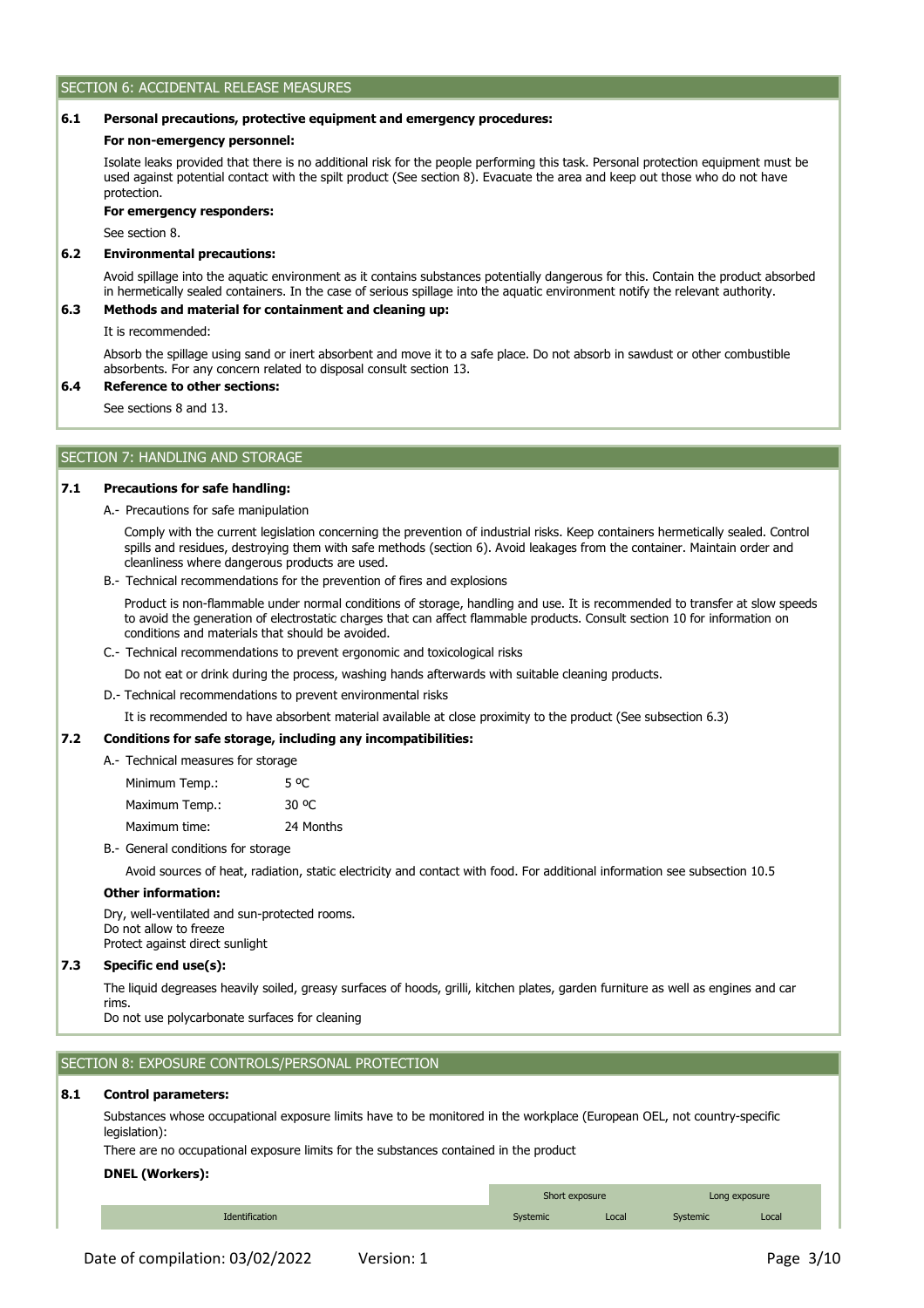| Alcohols, C12-14, ethoxylated | Oral       | Non-applicable | Non-applicable | Non-<br>applicable        | Non-applicable |
|-------------------------------|------------|----------------|----------------|---------------------------|----------------|
| CAS: 68439-50-9               | Dermal     | Non-applicable | Non-applicable | 2080 mg/kg                | Non-applicable |
| EC: 500-213-3                 | Inhalation | Non-applicable | Non-applicable | $294$ ma/m <sup>3</sup>   | Non-applicable |
| Tetrapotassium pyrophosphate  | Oral       | Non-applicable | Non-applicable | Non-<br>applicable        | Non-applicable |
| CAS: 7320-34-5                | Dermal     | Non-applicable | Non-applicable | Non-<br>applicable        | Non-applicable |
| EC: 230-785-7                 | Inhalation | Non-applicable | Non-applicable | $17,63$ mg/m <sup>3</sup> | Non-applicable |

# **DNEL (General population):**

|                               |            | Short exposure |                | Long exposure         |                |
|-------------------------------|------------|----------------|----------------|-----------------------|----------------|
| <b>Identification</b>         |            | Systemic       | Local          | Systemic              | Local          |
| Alcohols, C12-14, ethoxylated | Oral       | Non-applicable | Non-applicable | 25 mg/kg              | Non-applicable |
| CAS: 68439-50-9               | Dermal     | Non-applicable | Non-applicable | 1250 mg/kg            | Non-applicable |
| EC: 500-213-3                 | Inhalation | Non-applicable | Non-applicable | $87 \text{ mg/m}^3$   | Non-applicable |
| Tetrapotassium pyrophosphate  | Oral       | Non-applicable | Non-applicable | Non-<br>applicable    | Non-applicable |
| CAS: 7320-34-5                | Dermal     | Non-applicable | Non-applicable | Non-<br>applicable    | Non-applicable |
| EC: 230-785-7                 | Inhalation | Non-applicable | Non-applicable | $4,35 \text{ mg/m}^3$ | Non-applicable |

# **PNEC:**

| Identification                |              |                |                         |              |
|-------------------------------|--------------|----------------|-------------------------|--------------|
| Alcohols, C12-14, ethoxylated | <b>STP</b>   | 10000 mg/L     | Fresh water             | $0.074$ mg/L |
| CAS: 68439-50-9               | Soil         | 1 mg/kg        | Marine water            | $0,007$ mg/L |
| EC: 500-213-3                 | Intermittent | $0,004$ mg/L   | Sediment (Fresh water)  | 66,67 mg/kg  |
|                               | Oral         | Non-applicable | Sediment (Marine water) | $6,66$ mg/kg |

#### **8.2 Exposure controls:**

A.- Individual protection measures, such as personal protective equipment

As a preventative measure it is recommended to use basic Personal Protective Equipment, with the corresponding <<CE marking>> in accordance with Regulation (EU) 2016/425. For more information on Personal Protective Equipment (storage, use, cleaning, maintenance, class of protection,…) consult the information leaflet provided by the manufacturer. For more information see subsection 7.1. All information contained herein is a recommendation which needs some specification from the labour risk prevention services as it is not known whether the company has additional measures at its disposal.

## B.- Respiratory protection

The use of protection equipment will be necessary if a mist forms or if the occupational exposure limits are exceeded.

C.- Specific protection for the hands

Non-applicable

D.- Ocular and facial protection

Non-applicable

E.- Body protection

Non-applicable

F.- Additional emergency measures

It is not necessary to take additional emergency measures.

Use protective goggles whenever there is a risk of eye contamination wear protective gloves (neoprene, nitrile, Viton, chloroprene according to EN 374)

# **Environmental exposure controls:**

In accordance with the community legislation for the protection of the environment it is recommended to avoid environmental spillage of both the product and its container. For additional information see subsection 7.1.D

**Transparent** 

# **Volatile organic compounds:**

With regard to Directive 2010/75/EU, this product has the following characteristics:

| $V.O.C.$ (Supply):                 | $0,11$ % weight |
|------------------------------------|-----------------|
| V.O.C. density at 20 $^{\circ}$ C: | Non-applicable  |
| Average carbon number:             | 10              |
| Average molecular weight:          | 140,5 g/mol     |

# SECTION 9: PHYSICAL AND CHEMICAL PROPERTIES

#### **9.1 Information on basic physical and chemical properties:**

For complete information see the product datasheet.

**Appearance:**

| Physical state at 20 °C: | Liauid |
|--------------------------|--------|
| Appearance:              | Trans  |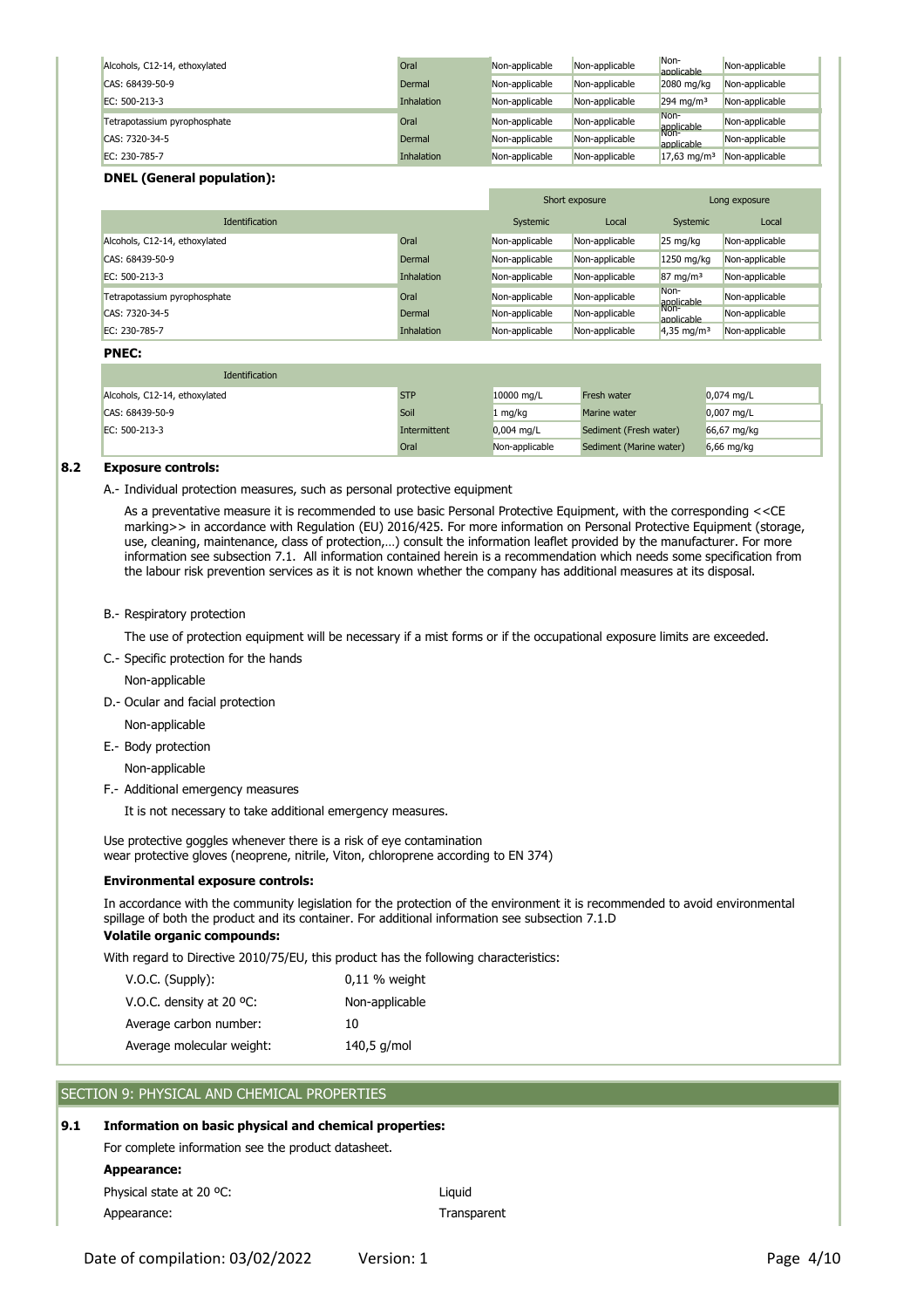|     | Colour:                                                                                                 | Yellow                  |
|-----|---------------------------------------------------------------------------------------------------------|-------------------------|
|     | Odour:                                                                                                  | Citric                  |
|     | Odour threshold:                                                                                        | Non-applicable *        |
|     | <b>Volatility:</b>                                                                                      |                         |
|     | Boiling point at atmospheric pressure:                                                                  | 100 °C                  |
|     | Vapour pressure at 20 °C:                                                                               | Non-applicable *        |
|     | Vapour pressure at 50 °C:                                                                               | 12378,84 Pa (12,38 kPa) |
|     | Evaporation rate at 20 °C:                                                                              | Non-applicable *        |
|     | <b>Product description:</b>                                                                             |                         |
|     | Density at 20 °C:                                                                                       | Non-applicable *        |
|     | Relative density at 20 °C:                                                                              | Non-applicable *        |
|     | Dynamic viscosity at 20 °C:                                                                             | Non-applicable *        |
|     | Kinematic viscosity at 20 °C:                                                                           | Non-applicable *        |
|     | Kinematic viscosity at 40 °C:                                                                           | Non-applicable *        |
|     | Concentration:                                                                                          | Non-applicable *        |
|     | pH:                                                                                                     | $10 - 11,2$             |
|     | Vapour density at 20 °C:                                                                                | Non-applicable *        |
|     | Partition coefficient n-octanol/water 20 °C:                                                            | Non-applicable *        |
|     | Solubility in water at 20 °C:                                                                           | Non-applicable *        |
|     | Solubility properties:                                                                                  | Highly water-soluble    |
|     | Decomposition temperature:                                                                              | Non-applicable *        |
|     | Melting point/freezing point:                                                                           | Non-applicable *        |
|     | <b>Flammability:</b>                                                                                    |                         |
|     | Flash Point:                                                                                            | Non Flammable (>60 °C)  |
|     | Flammability (solid, gas):                                                                              | Non-applicable *        |
|     | Autoignition temperature:                                                                               | 225 °C                  |
|     | Lower flammability limit:                                                                               | Non-applicable *        |
|     | Upper flammability limit:                                                                               | Non-applicable *        |
|     | <b>Particle characteristics:</b>                                                                        |                         |
|     | Median equivalent diameter:                                                                             | Non-applicable          |
| 9.2 | <b>Other information:</b>                                                                               |                         |
|     | Information with regard to physical hazard classes:                                                     |                         |
|     | Explosive properties:                                                                                   | Non-applicable *        |
|     | Oxidising properties:                                                                                   | Non-applicable *        |
|     | Corrosive to metals:                                                                                    | Non-applicable *        |
|     | Heat of combustion:                                                                                     | Non-applicable *        |
|     | Aerosols-total percentage (by mass) of flammable<br>components:<br><b>Other safety characteristics:</b> | Non-applicable *        |
|     | Surface tension at 20 °C:                                                                               | Non-applicable *        |
|     | Refraction index:                                                                                       | Non-applicable *        |
|     | *Not relevant due to the nature of the product, not providing information property of its hazards.      |                         |
|     |                                                                                                         |                         |

# SECTION 10: STABILITY AND REACTIVITY

## **10.1 Reactivity:**

No hazardous reactions are expected because the product is stable under recommended storage conditions. See section 7.

## **10.2 Chemical stability:**

Chemically stable under the conditions of storage, handling and use.

## **10.3 Possibility of hazardous reactions:**

Under the specified conditions, hazardous reactions that lead to excessive temperatures or pressure are not expected.

#### **10.4 Conditions to avoid:**

Applicable for handling and storage at room temperature:

| Shock and friction | Contact with air | Increase in temperature | <b>Sunlight</b> | <b>Humidity</b> |
|--------------------|------------------|-------------------------|-----------------|-----------------|
| Not applicable     | Not applicable   | Not applicable          | Not applicable  | Not applicable  |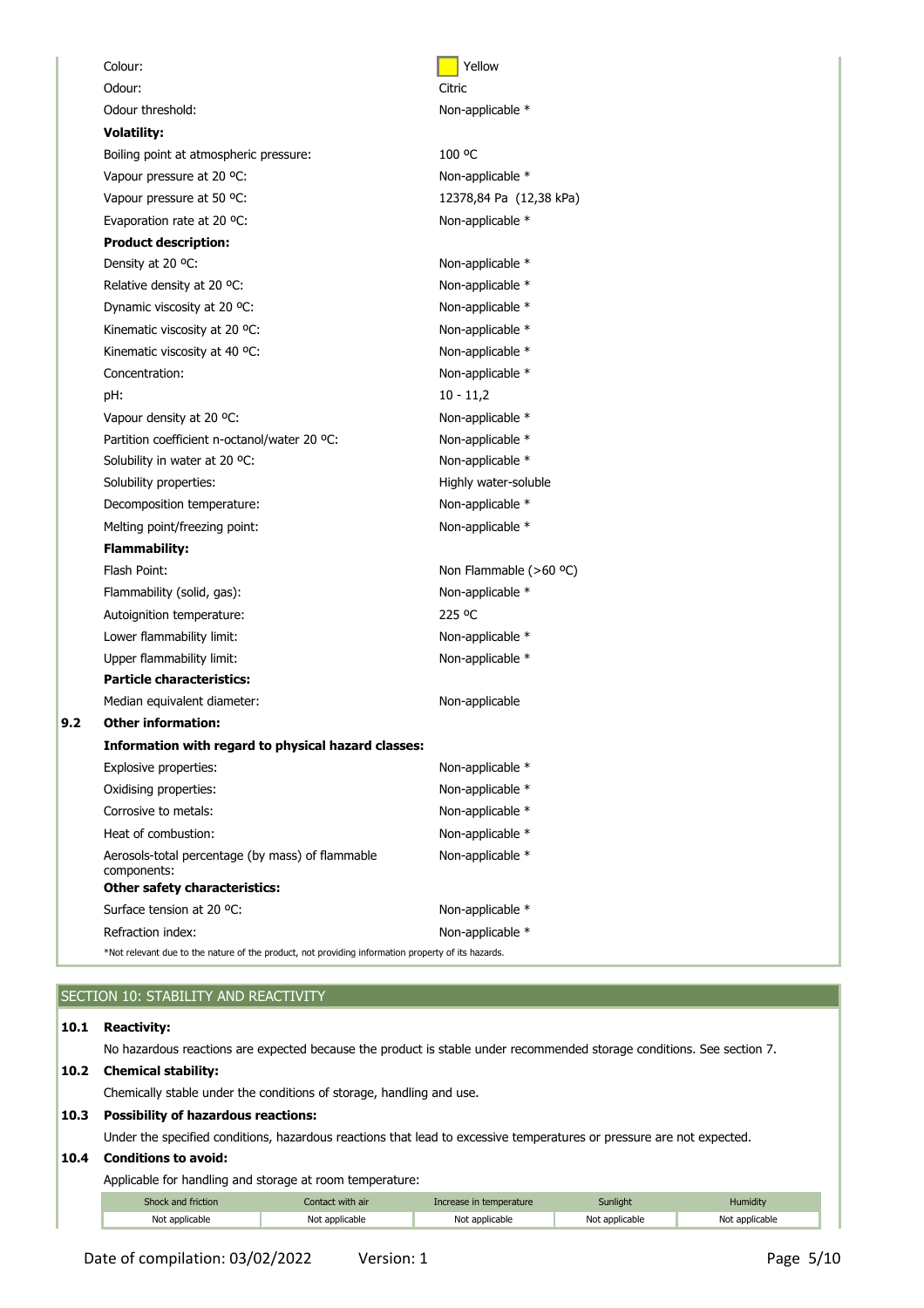# **10.5 Incompatible materials:**

| Acids              | Water          | Oxidising materials | Combustible materials | <b>Others</b>                 |
|--------------------|----------------|---------------------|-----------------------|-------------------------------|
| Avoid strong acids | Not applicable | Not applicable      | Not applicable        | Avoid alkalis or strong bases |

### **10.6 Hazardous decomposition products:**

See subsection 10.3, 10.4 and 10.5 to find out the specific decomposition products. Depending on the decomposition conditions, complex mixtures of chemical substances can be released: carbon dioxide (CO2), carbon monoxide and other organic compounds.

# SECTION 11: TOXICOLOGICAL INFORMATION

### **11.1 Information on hazard classes as defined in Regulation (EC) No 1272/2008:**

The experimental information related to the toxicological properties of the product itself is not available

#### **Dangerous health implications:**

In case of exposure that is repetitive, prolonged or at concentrations higher than the recommended occupational exposure limits, adverse effects on health may result, depending on the means of exposure:

- A-Ingestion (acute effect):
	- Acute toxicity : Based on available data, the classification criteria are not met, however, it contains substances classified as dangerous for consumption. For more information see section 3.
	- Corrosivity/Irritability: Based on available data, the classification criteria are not met. However, it does contain substances classified as dangerous for this effect. For more information see section 3.
- B-Inhalation (acute effect):
	- Acute toxicity : Based on available data, the classification criteria are not met, as it does not contain substances classified as dangerous for inhalation. For more information see section 3.
	- Corrosivity/Irritability: Based on available data, the classification criteria are not met, as it does not contain substances classified as dangerous for this effect. For more information see section 3.
- C-Contact with the skin and the eyes (acute effect):
	- Contact with the skin: Based on available data, the classification criteria are not met. However, it contains substances classified as dangerous for skin contact. For more information see section 3.
	- Contact with the eyes: Produces serious eye damage after contact.
- D-CMR effects (carcinogenicity, mutagenicity and toxicity to reproduction):
	- Carcinogenicity: Based on available data, the classification criteria are not met, as it does not contain substances classified as dangerous for the effects mentioned. For more information see section 3.
	- IARC: d-limonene (3)
	- Mutagenicity: Based on available data, the classification criteria are not met, as it does not contain substances classified as dangerous for this effect. For more information see section 3.
	- Reproductive toxicity: Based on available data, the classification criteria are not met, as it does not contain substances classified as dangerous for this effect. For more information see section 3.
- E-Sensitizing effects:
	- Respiratory: Based on available data, the classification criteria are not met, as it does not contain substances classified as dangerous with sensitising effects. For more information see section 3.
	- Cutaneous: Based on available data, the classification criteria are not met, as it does not contain substances classified as dangerous for this effect. For more information see section 3.
- F-Specific target organ toxicity (STOT) single exposure:

Based on available data, the classification criteria are not met, as it does not contain substances classified as dangerous for this effect. For more information see section 3.

- G-Specific target organ toxicity (STOT)-repeated exposure:
	- Specific target organ toxicity (STOT)-repeated exposure: Based on available data, the classification criteria are not met, as
	- it does not contain substances classified as dangerous for this effect. For more information see section 3. - Skin: Based on available data, the classification criteria are not met, as it does not contain substances classified as
	- dangerous for this effect. For more information see section 3.
- H-Aspiration hazard:

Based on available data, the classification criteria are not met, as it does not contain substances classified as dangerous for this effect. For more information see section 3.

# **Other information:**

Non-applicable

## **Specific toxicology information on the substances:**

| Identification               | Acute toxicity |                | Genus |
|------------------------------|----------------|----------------|-------|
| Tetrapotassium pyrophosphate | D50 oral       | Non-applicable |       |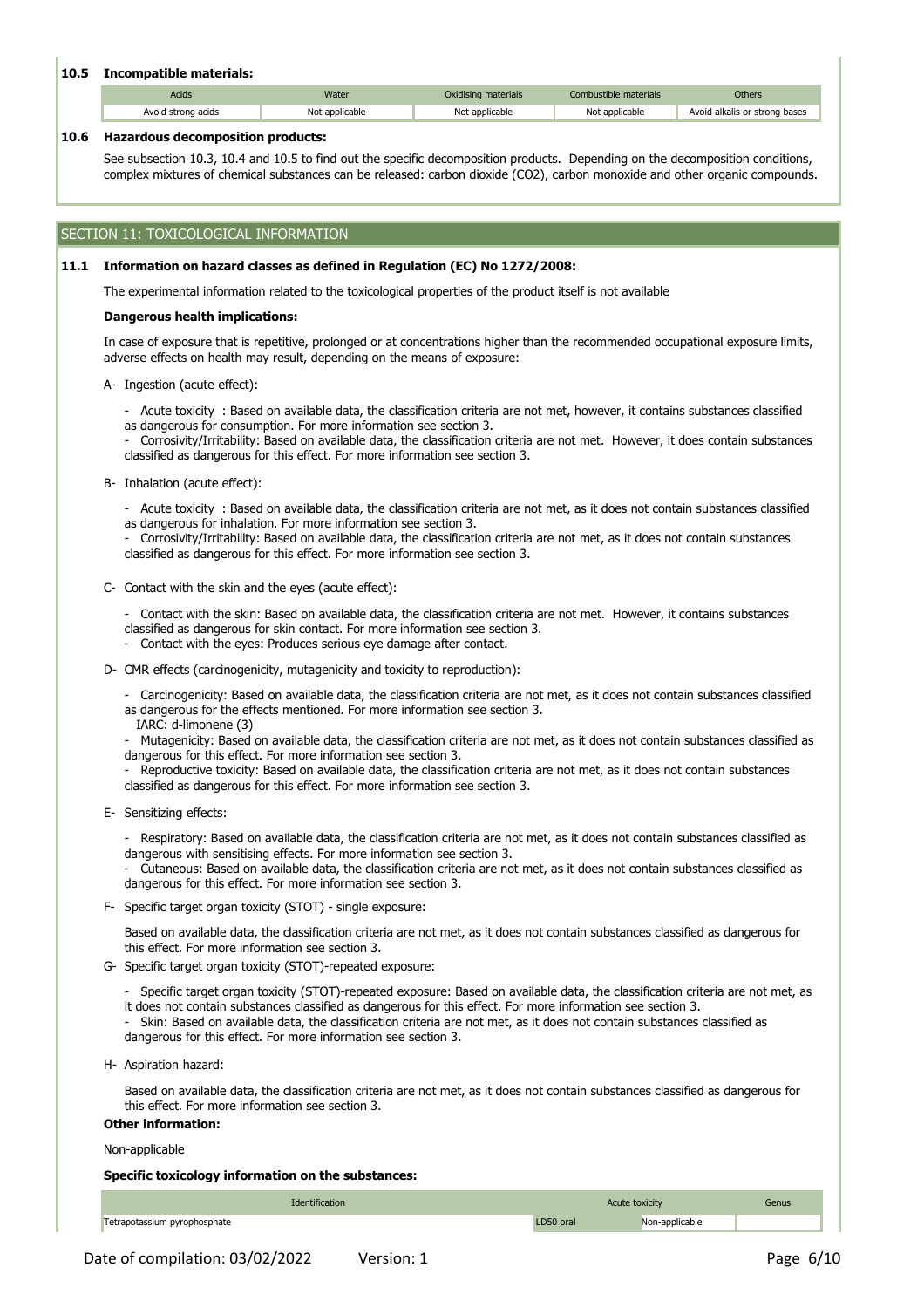| CAS: 7320-34-5                                                                            | LD50 dermal     | 4640 mg/kg       | Rabbit |
|-------------------------------------------------------------------------------------------|-----------------|------------------|--------|
| EC: 230-785-7                                                                             | LC50 inhalation | Non-applicable   |        |
| Quaternary ammonium compounds, C12-14-alkyl(hydroxyethyl)dimethyl, ethoxylated, chlorides | LD50 oral       | 500 mg/kg        | Rat    |
| CAS: 1554325-20-0                                                                         | LD50 dermal     | Non-applicable   |        |
| EC: 810-152-7                                                                             | LC50 inhalation | Non-applicable   |        |
| Alcohols, C12-14, ethoxylated                                                             | LD50 oral       | 500 mg/kg (ATEi) |        |
| CAS: 68439-50-9                                                                           | LD50 dermal     | Non-applicable   |        |
| EC: 500-213-3                                                                             | LC50 inhalation | Non-applicable   |        |

# **11.2 Information on other hazards:**

# **Endocrine disrupting properties**

The product fails to meet the criteria due to its endocrine-disrupting properties.

# **Other information**

Non-applicable

# SECTION 12: ECOLOGICAL INFORMATION

The experimental information related to the eco-toxicological properties of the product itself is not available

Contains phosphates. Excessive discharge may cause eutrophication.

# **12.1 Toxicity:**

#### **Acute toxicity:**

| <b>Identification</b>         |             | Concentration      | <b>Species</b> | Genus      |
|-------------------------------|-------------|--------------------|----------------|------------|
| Alcohols, C12-14, ethoxylated | <b>LC50</b> | $>10 - 100$ (96 h) |                | Fish       |
| CAS: 68439-50-9               | <b>EC50</b> | $>10 - 100$ (48 h) |                | Crustacean |
| EC: 500-213-3                 | <b>EC50</b> | $>10 - 100$ (72 h) |                | Algae      |

# **12.2 Persistence and degradability:**

Not available

# **12.3 Bioaccumulative potential:**

Not available

#### **12.4 Mobility in soil:**

Not available

# **12.5 Results of PBT and vPvB assessment:**

Product fails to meet PBT/vPvB criteria

## **12.6 Endocrine disrupting properties:**

The product fails to meet the criteria due to its endocrine-disrupting properties.

# **12.7 Other adverse effects:**

Not described

# SECTION 13: DISPOSAL CONSIDERATIONS

# **13.1 Waste treatment methods:**

| Code     | Description                                       | Waste class (Regulation (EU) No<br>1357/2014) |
|----------|---------------------------------------------------|-----------------------------------------------|
| 20 01 30 | detergents other than those mentioned in 20 01 29 | Non dangerous                                 |

## **Type of waste (Regulation (EU) No 1357/2014):**

Non-applicable

## **Waste management (disposal and evaluation):**

Consult the authorized waste service manager on the assessment and disposal operations in accordance with Annex 1 and Annex 2 (Directive 2008/98/EC). As under 15 01 (2014/955/EC) of the code and in case the container has been in direct contact with the product, it will be processed the same way as the actual product. Otherwise, it will be processed as non-dangerous residue. We do not recommended disposal down the drain. See paragraph 6.2.

# **Regulations related to waste management:**

In accordance with Annex II of Regulation (EC) No 1907/2006 (REACH) the community or state provisions related to waste management are stated

Community legislation: Directive 2008/98/EC, 2014/955/EU, Regulation (EU) No 1357/2014

# SECTION 14: TRANSPORT INFORMATION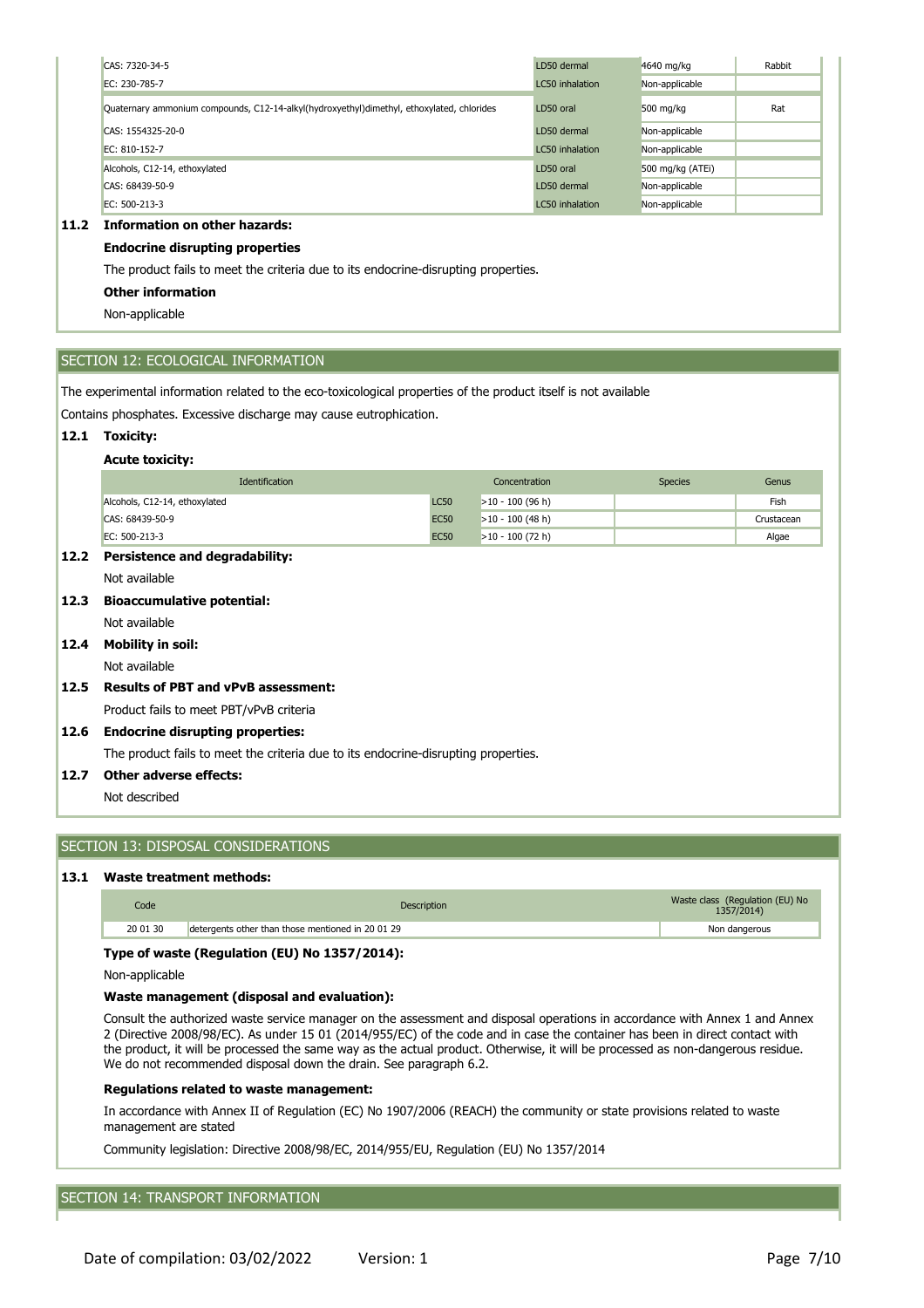# **Transport of dangerous goods by land:**

|      | With regard to ADR 2021 and RID 2021:                       |                |
|------|-------------------------------------------------------------|----------------|
| 14.1 | UN number or ID number:                                     | Non-applicable |
| 14.2 | UN proper shipping name:                                    | Non-applicable |
| 14.3 | Transport hazard class(es):                                 | Non-applicable |
|      | Labels:                                                     | Non-applicable |
| 14.4 | Packing group:                                              | Non-applicable |
| 14.5 | <b>Environmental hazards:</b>                               | No             |
| 14.6 | <b>Special precautions for user</b>                         |                |
|      | Special regulations:                                        | Non-applicable |
|      | Tunnel restriction code:                                    | Non-applicable |
|      | Physico-Chemical properties:                                | see section 9  |
|      | Limited quantities:                                         | Non-applicable |
| 14.7 | Maritime transport in bulk<br>according to IMO instruments: | Non-applicable |
|      | Transport of dangerous goods by sea:                        |                |
|      | With regard to IMDG 39-18:                                  |                |
| 14.1 | UN number or ID number:                                     | Non-applicable |
| 14.2 | UN proper shipping name:                                    | Non-applicable |
| 14.3 | Transport hazard class(es):                                 | Non-applicable |
|      | Labels:                                                     | Non-applicable |
| 14.4 | Packing group:                                              | Non-applicable |
| 14.5 | <b>Marine pollutant:</b>                                    | No             |
| 14.6 | <b>Special precautions for user</b>                         |                |
|      | Special regulations:<br>EmS Codes:                          | Non-applicable |
|      | Physico-Chemical properties:                                | see section 9  |
|      | Limited quantities:                                         | Non-applicable |
|      | Segregation group:                                          | Non-applicable |
| 14.7 | Maritime transport in bulk<br>according to IMO instruments: | Non-applicable |
|      | Transport of dangerous goods by air:                        |                |
|      | With regard to IATA/ICAO 2021:                              |                |
| 14.1 | UN number or ID number:                                     | Non-applicable |
| 14.2 | UN proper shipping name:                                    | Non-applicable |
| 14.3 | Transport hazard class(es):                                 | Non-applicable |
|      | Labels:                                                     | Non-applicable |
| 14.4 | Packing group:                                              | Non-applicable |
| 14.5 | <b>Environmental hazards:</b>                               | No             |
| 14.6 | <b>Special precautions for user</b>                         |                |
|      | Physico-Chemical properties:                                | see section 9  |
| 14.7 | Maritime transport in bulk<br>according to IMO instruments: | Non-applicable |

# SECTION 15: REGULATORY INFORMATION

# **15.1 Safety, health and environmental regulations/legislation specific for the substance or mixture:**

Candidate substances for authorisation under the Regulation (EC) No 1907/2006 (REACH): Non-applicable

Substances included in Annex XIV of REACH ("Authorisation List") and sunset date: Non-applicable

Regulation (EC) No 1005/2009, about substances that deplete the ozone layer: Non-applicable

Article 95, REGULATION (EU) No 528/2012: Non-applicable

REGULATION (EU) No 649/2012, in relation to the import and export of hazardous chemical products: Non-applicable

# **Regulation (EC) No 648/2004 on detergents:**

In accordance with this regulation the product complies with the following:

The tensoactives contained in this mixture comply with the biodegradibility criteria stipulated in Regulation (EC) nº648/2004 on detergents. The information to prove this is available to the relevant authorities of the Member States and will be shown to them by direct request or the request of a detergent manufacturer.

# **Labelling for contents:**

Component Concentration interval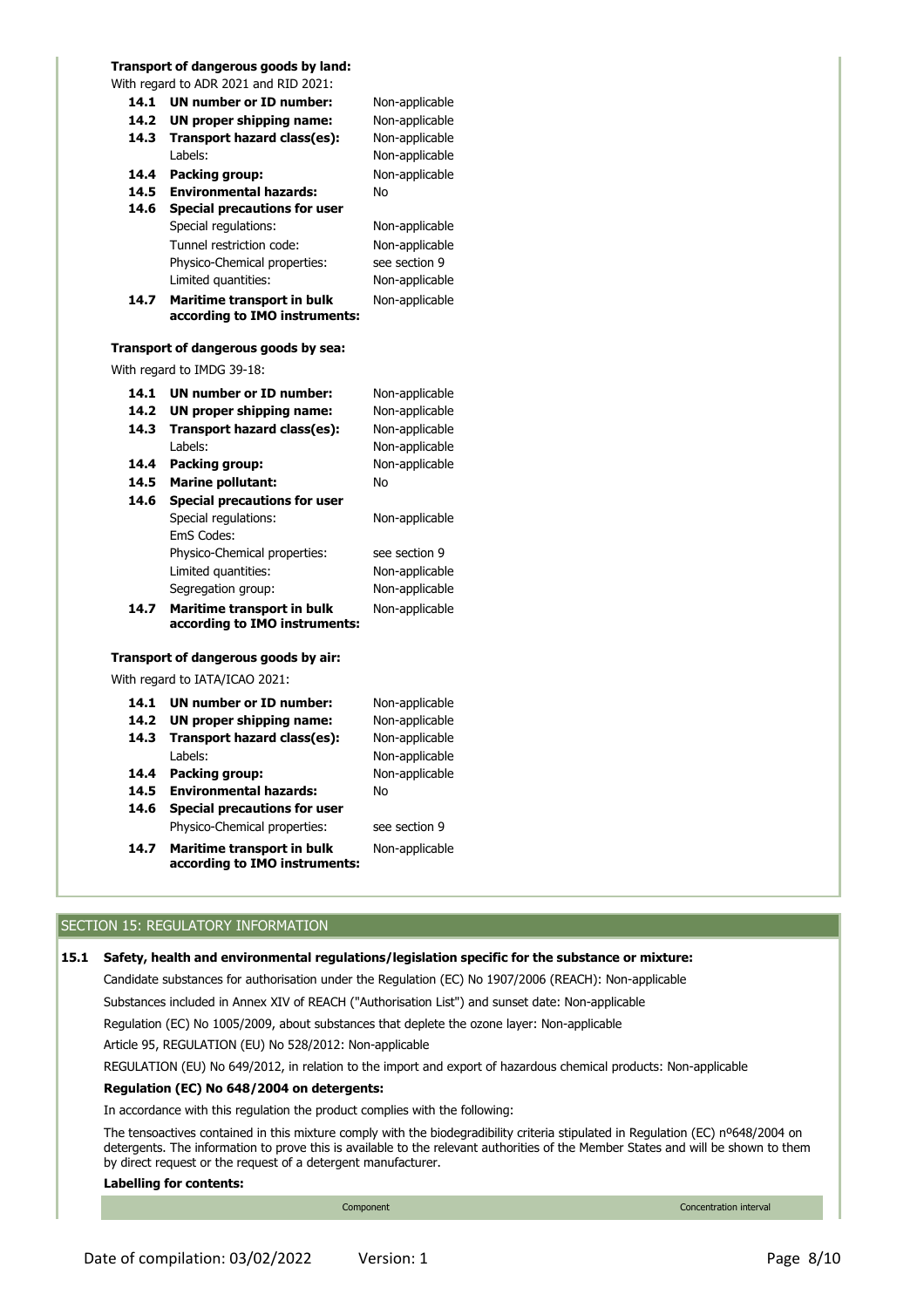| Phosphates            | % (w/w) $< 5$  |
|-----------------------|----------------|
| Cationic surfactants  | % (w/w) < 5    |
| Non-ionic surfactants | $\%$ (w/w) < 5 |
| perfumes              |                |

Allergenic fragrances: d-limonene (LIMONENE).

# **Seveso III:**

Non-applicable

**Limitations to commercialisation and the use of certain dangerous substances and mixtures (Annex XVII REACH, etc ….):**

Shall not be used in:

—ornamental articles intended to produce light or colour effects by means of different phases, for example in ornamental lamps and ashtrays,

—tricks and jokes,

—games for one or more participants, or any article intended to be used as such, even with ornamental aspects.

# **Specific provisions in terms of protecting people or the environment:**

It is recommended to use the information included in this safety data sheet as a basis for conducting workplace-specific risk assessments in order to establish the necessary risk prevention measures for the handling, use, storage and disposal of this product.

## **Other legislation:**

The product could be affected by sectorial legislation

- Regulation (EC) No 1223/2009 of the European Parliament and of the Council of 30 November 2009 on cosmetic products

- Regulation (EC) No 648/2004 of the European Parliament and of the Council of 31 March 2004 on detergents

- Commission Regulation (EC) No 907/2006 of 20 June 2006 amending Regulation (EC) No 648/2004 of the European Parliament and of the Council on detergents, in order to adapt Annexes III and VII

- Commission Regulation (EC) No 551/2009 of 25 June 2009 amending Regulation (EC) No 648/2004 of the European Parliament and of the Council on detergents, in order to adapt Annexes V and VI thereto (surfactant derogation)

# **15.2 Chemical safety assessment:**

The supplier has not carried out evaluation of chemical safety.

# SECTION 16: OTHER INFORMATION

## **Legislation related to safety data sheets:**

The SDS shall be supplied in an official language of the country where the product is placed on the market. This safety data sheet has been designed in accordance with ANNEX II-Guide to the compilation of safety data sheets of Regulation (EC) No 1907/2006 (COMMISSION REGULATION (EU) 2020/878).

## **Modifications related to the previous Safety Data Sheet which concerns the ways of managing risks.:**

Non-applicable

# **Texts of the legislative phrases mentioned in section 2:**

H318: Causes serious eye damage.

# **Texts of the legislative phrases mentioned in section 3:**

The phrases indicated do not refer to the product itself; they are present merely for informative purposes and refer to the individual components which appear in section 3

# **CLP Regulation (EC) No 1272/2008:**

Acute Tox. 4: H302 - Harmful if swallowed. Aquatic Chronic 3: H412 - Harmful to aquatic life with long lasting effects. Eye Dam. 1: H318 - Causes serious eye damage. Eye Irrit. 2: H319 - Causes serious eye irritation. Skin Irrit. 2: H315 - Causes skin irritation.

# **Classification procedure:**

Eye Dam. 1: Calculation method

## **Advice related to training:**

Minimal training is recommended in order to prevent industrial risks for staff using this product and to facilitate their comprehension and interpretation of this safety data sheet, as well as the label on the product.

# **Principal bibliographical sources:**

http://echa.europa.eu http://eur-lex.europa.eu

## **Abbreviations and acronyms:**